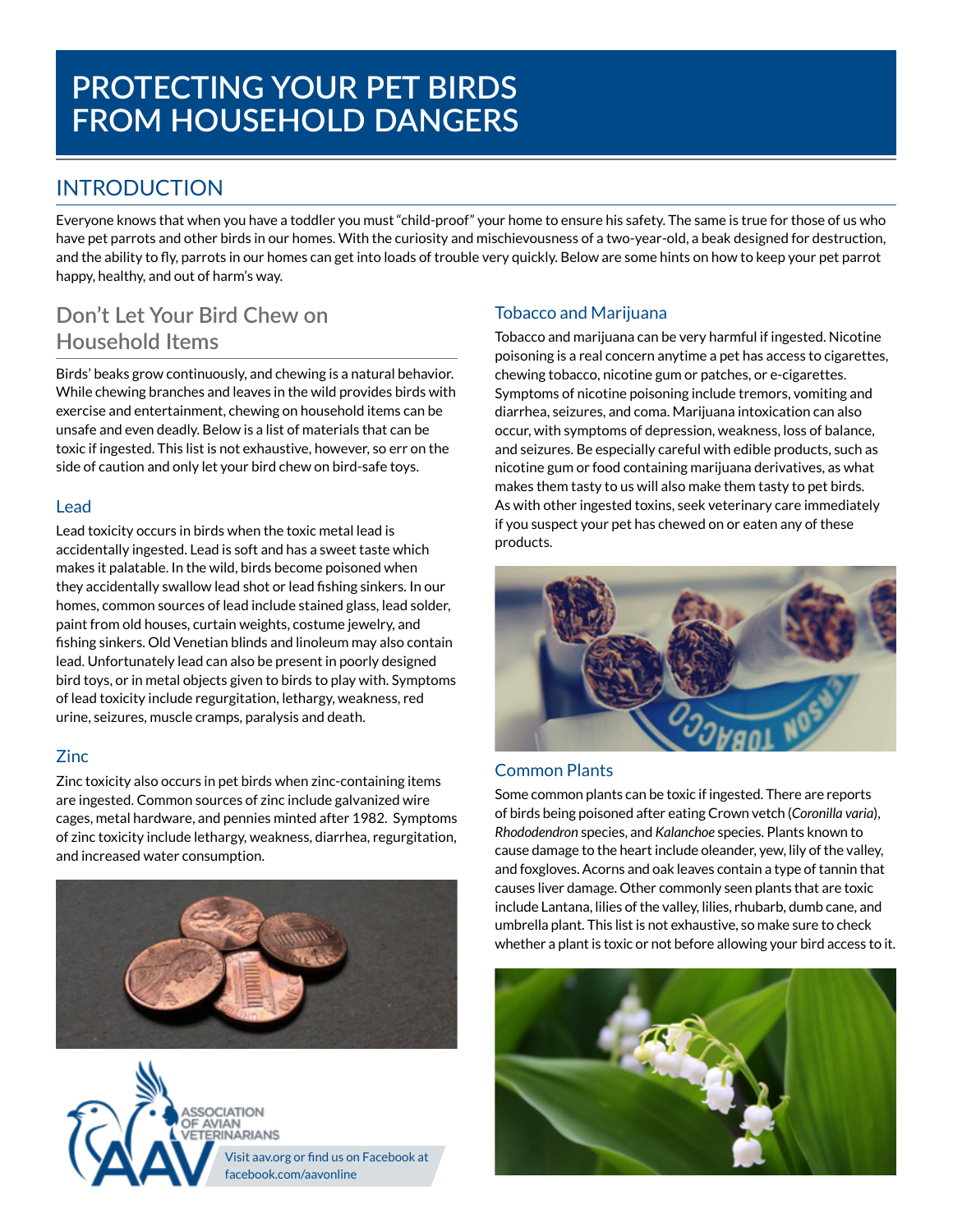#### Other Toxic Materials

Other toxic materials commonly found in homes include rodenticides, insecticides, old linoleum, and medications. Be sure to supervise your bird while it is out of its cage. If your bird has ingested any of the products listed above, or is acting ill, seek help immediately from an avian veterinarian.



A special mention must be made of **electrical cords**. Some parrots will chew through electrical wires if given access to them. This can result in burn wounds to the beak and tongue, or in more serious internal damage. Electrical cords that carry AC current or high voltage are more dangerous than those that carry DC current or low voltage.

## **Avoid Toxic Fumes**

The avian respiratory tract is extremely sensitive to inhaled chemicals. Products that do not cause problems in people or other mammals can be highly toxic to birds. Below is a list of some common products that are not safe to use around birds. If your bird breathes in these chemicals it can result in symptoms ranging from mild illness to sudden death.

#### Polytetrafluoroethylene (PTFE)

Polytetrafluoroethylene (PTFE) is one of the most common causes of airborne toxicity in pet birds. This product is found in nonstick cookware, air fryers, irons, covers for ironing boards, self-cleaning ovens, and heat lamps. When PTFE is heated above 536° F (280° C), it decomposes into acidic gases that are toxic when inhaled. Symptoms of PTFE toxicity include trouble breathing, incoordination, weakness, coma, and death. Once birds are showing symptoms, seek emergency medical treatment immediately. Even with prompt medical attention, birds who inhale PTFE fumes often die. Humans can also be affected after exposure to vaporized PTFE, although they are less sensitive to its effects.





#### Smoke

Smoke is another airborne toxin that is harmful to birds. All smoke, whether from cigarettes, marijuana, engine exhaust, burning food, self-cleaning ovens, or malfunctioning furnaces, can hurt your pet. Carbon monoxide, hydrogen cyanide, acidic fumes, and particulate matter in smoke cause symptoms similar to PTFE. Symptoms may take several hours to appear.

Nicotine in tobacco and tobacco smoke is very harmful. The birds most likely affected are those that have been chronically exposed. Clinical signs include reddened eyes, inflamed sinuses, trouble breathing, and cracked and irritated skin. Long term exposure can cause permanent damage to the respiratory tract as well as cardiovascular disease. Ingestion of nicotine products can be rapidly fatal. If you smoke cigarettes or e-cigarettes, please do so outside your home. Wash your hands well prior to handling your bird.

#### Other Airborne Toxins

Other airborne toxins include air fresheners, hair products, nail polish, scented candles, aerosols, gasoline fumes, paints, polyurethane, mothballs, fumigants, drain cleaners, aerosol insecticides, and cleaning products such as ammonia and bleach. Overheated and melted plastic dishes in the microwave have also caused the death of parrots. If painting or other home repairs are being done in your home, your birds need to be moved far away from any fumes, preferably to another location altogether.



Visit aav.org or find us on Facebook at facebook.com/aavonline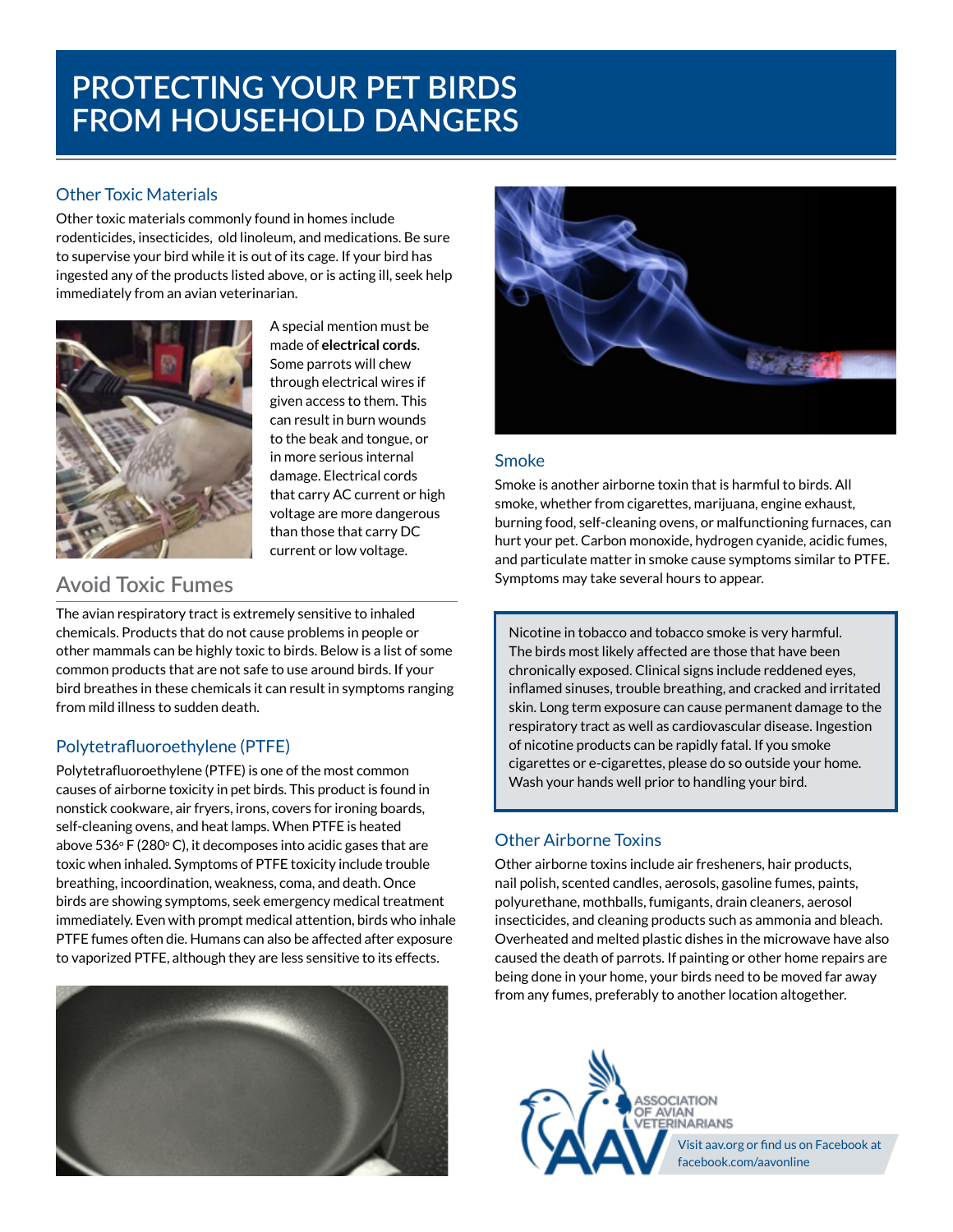# **Be Careful with Human Food**

Just because you can eat a food without experiencing medical problems does not mean this is true for your birds. Chocolate and caffeine, two products often enjoyed by people, are toxic to birds and can cause heart arrhythmias, anxiousness, and seizures. Avocadoes are also toxic to many birds, and can cause the lungs to fill with fluid and the heart to fail. Plants in the *Allium* family such as onions and garlic are toxic to many species, and ingestion can lead to anemia and liver damage. All seeds from fruits in the *Prunus* family (including cherry, peaches, apricots, plums) and from fruit of the *Malus* (apple) family contain small amounts of cyanide. While an occasional apple seed will not harm your pet, it is best to avoid intentionally giving fruit seeds to your birds. Salt toxicity can also occur, so make sure that your pet bird is not fed highly salted foods. Finally, do not feed your pet xylitol as this artificial sweetener can potentially cause a fatally low blood sugar in birds, dogs, and other pets.



## **Only Use Safe Toys**

While no toy is 100% safe for all animals, it is important to hedge your bets and select toys that are made of nontoxic materials. Untreated wood, jute rope, and palm fronds are safe products commonly used in bird toys. Acrylics and stainless steel, which are too hard to chew, are also safe products. Avoid soft plastics that your bird can chew, and soft metals that bend. And be sure to supervise your bird with its toys; if your bird is swallowing parts of a toy, even a nontoxic one, it can block the intestines and is unsafe.





# **Use Extra Caution if you have a Flighted or Free-Roaming Bird**

While it can be fun to have a flighted feathered companion and flight is a wonderful enrichment for our pet birds, extra caution is necessary as they can quickly get into trouble. Birds can fly into windows, mirrors, or ceiling fans and hurt themselves. Open doors and windows lead to the perils of the outdoors, such as predators and becoming lost. Sources of heat such as stoves, heaters, and fires can cause serious burns. Doors, which make a nice place to perch, can crush toes if they swing shut. An open toilet bowl, pot of water, or even a partially filled glass of water can pose the risk of drowning. Birds that aren't flighted but roam free in the home are also at risk. Dogs, cats, and other birds can injure your bird, and birds on the floor can be accidentally stepped on or closed in a door. Unsupervised birds can also harm themselves by chewing on fabrics, walls, or other objects. Having an increased awareness of your surroundings and potential dangers will go a long way toward keeping your pet safe.